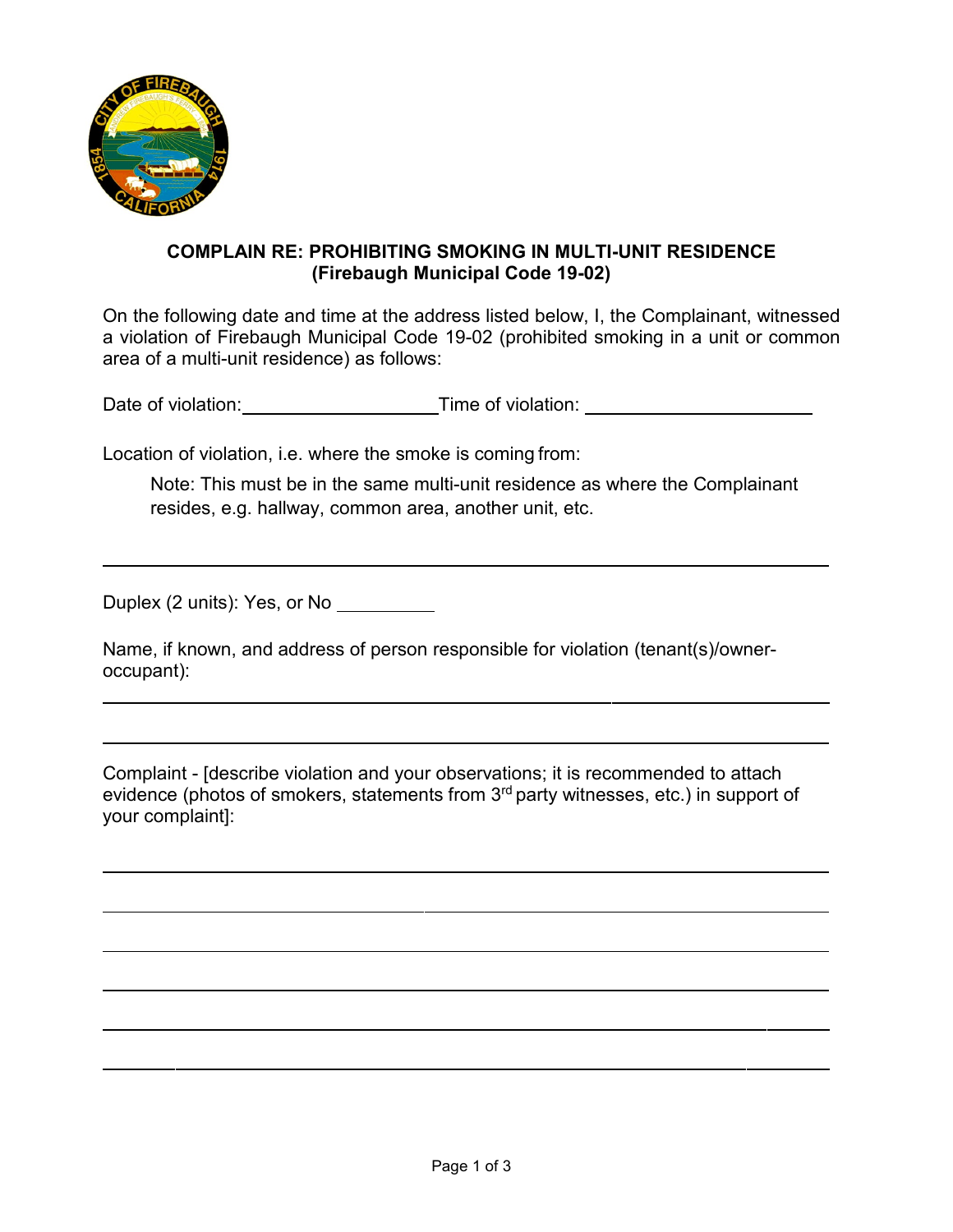I acknowledge the following:

- 1. I am a resident in a multi-unit residence within the City of Firebaugh;
- 2. If this is the 1st complaint, City of Firebaugh Code Enforcement staff will review the complaint and if they find the complaint contains enough information to move forward, they will consider the matter for further action.

I declare under penalty of perjury under the laws of the State of California that the foregoing is true and correct.

| Executed in Firebaugh, California, on |  | $\vert$ am/pm |  |
|---------------------------------------|--|---------------|--|

| <b>Signature1</b> |
|-------------------|
|                   |

**[Print name]** 

**Complainant's Address**:

Please note that a copy of your complaint will also be sent to your Landlord/Property Manager if and only if you complete the contact information below **[optional]**:

Landlord/Property Owner Name:

Landlord/Property Owner Address: University of the University of the University of the University of the University of the University of the University of the University of the University of the University of the Universit

Mail to: City of Firebaugh 1133 P Street Firebaugh, CA 93622

Completed forms are accepted by mail and in-person at 1133 P Street, Firebaugh CA 93622. Please allow 10 days processing. **Please refer to the "Prohibited smoking in Multi-unit residence Complaint Form Information Sheet" for more information.**

If you would like to receive confirmation that your form has been received, please provide your email address and phone number.

[Email Address] [Phone Number]